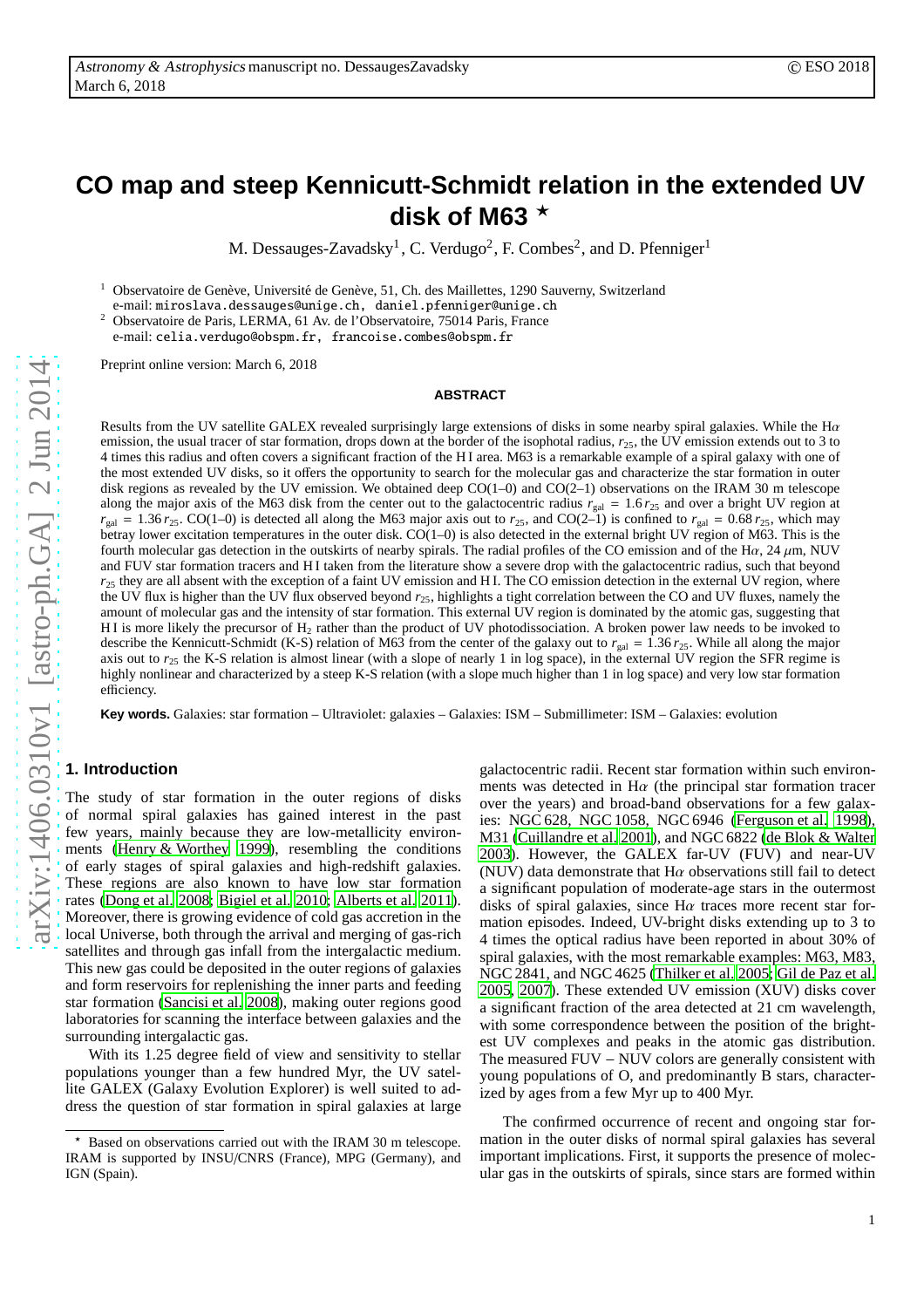molecular clouds. Second, this suggests the presence of large reservoirs of hydrogen in the form of  $H<sub>2</sub>$ , which may contribute to the baryonic dark matter of spiral galaxies. Third, it offers the ideal place to study the unresolved issue of the atomic hydrogen gas origin: is H I mainly a product of the star formation process; i.e., does it result from the photodissociation of  $H<sub>2</sub>$  by the UV flux radiation emanated from newly formed stars [\(Allen et al.](#page-11-11) [1986](#page-11-11), [2004;](#page-11-12) [Smith et al. 2000\)](#page-11-13), rather than mainly being a precursor to it? Fourth, the presence of recently formed stellar complexes at large galactocentric radii also provides a simplified laboratory for determining the star formation threshold, namely the minimum gas surface density required for star formation to occur spontaneously [\(Kennicutt 1989;](#page-11-14) [Martin & Kennicutt 2001](#page-11-15)). Fifth, it allows investigating the star formation in quiescent and low-metallicity environments that may affect the star formation density and the initial mass function.

In this paper we aim to detect the molecular gas expected in the outskirts of spiral galaxies because of the star formation discovered from the XUV observations. The M63 spiral galaxy, known to have an XUV disk, is selected for this work. The search for molecular gas in galaxies is difficult, since we cannot detect cold H<sup>2</sup> directly. Instead, the second most common molecule, CO, is used as a proxy. Molecular gas has been detected in many galaxies from the mapping of the CO emission. It is now well established that the CO emission is the strongest in the central regions of spiral galaxies (e.g., [Young & Scoville 1991\)](#page-11-16), but then falls off, as does the blue stellar light, with the galactocentric radius (e.g., [Young & Scoville 1982;](#page-11-17) [Young et al. 1995](#page-11-18)). The questions "is this CO emission drop real, or does it reflect the difficulty of detecting the molecular gas in the outer regions of spiral galaxies" remain open. For example, CO emission lines are known to be weaker in media characterized by low metallicities, low gas temperatures, low excitations, and low gas densities, even if substantial molecular gas is present (e.g., [Allen 1996](#page-11-19); [Combes & Pineau Des Forets 2000](#page-11-20)), and thus in media that may well be potentially representative of outer disk regions.

[Schruba et al. \(2011\)](#page-11-21) used a very effective stacking technique on HERACLES CO(2–1) data of nearby spiral galaxies, where they stack CO spectra across many sightlines by assuming that the mean HI and CO velocities are similar, to highlight the presence of the faintest CO emission. They focused their analysis on data stacked in bins of galactocentric radius and found that the CO radial profile follows a remarkably uniform exponential decline with a scale length of ∼ 0.2 *r*25. But even though this has been shown to be a very effective technique, it still fails to detect CO in the farthest out regions of galactic disks, where they only reach  $3\sigma$  upper limits. Specific very deep CO observations are thus required to trace the molecular gas in the outer disk regions of spiral galaxies, which is precisely the objective of this work.

In Sect. [2](#page-1-0) we present the characteristics of the M63 spiral galaxy, selected for deep CO observations in the outer disk regions. We qualify the advantages of M63 in the context of XUV galaxies and cite the previous works done on M63. In Sect. [3](#page-2-0) we describe the CO observations performed on the IRAM 30 m telescope and show the corresponding results in Sect. [4.](#page-3-0) In Sect. [5](#page-5-0) we discuss the radial profiles obtained for the acquired CO measurements in comparison to other star formation tracers (FUV, NUV, H $\alpha$ , 24  $\mu$ m) and HI, and investigate the Kennicutt-Schmidt relations across the galaxy and beyond the optical radius. Summary and conclusions are given in Sect. [6.](#page-10-0) Throughout the paper we adopt the "standard" Galactic  $CO(1-0)$ -to- $H_2$  conversion factor  $X_{\text{CO}} = 2 \times 10^{20} \text{ cm}^{-2} (\text{K km s}^{-1})^{-1}$  [\(Dickman et al.](#page-11-22) [1986](#page-11-22)) and include a correction for helium.



<span id="page-1-1"></span>**Fig. 1.** False three-color (red/green/blue) composite image of M63 from [Gil de Paz et al. \(2007](#page-11-10)). The image was produced using the *arcsinh* function, which allows showing faint structures while simultaneously preserving brighter structures in the field, such as the spiral arms of large galaxies [\(Lupton et al.](#page-11-23) [2004\)](#page-11-23). The green ellipse represents the *B*-band 25 mag arcsec−<sup>2</sup> isophote limit,  $r_{25}$ . The red solid line shows the CO mapping we performed along the major axis of M63 from the center out to  $r_{\text{gal}} = 572'' = 1.6 r_{25}$ , where 27 single pointings were aligned with a spatial sampling of 22′′. The red box encloses the bright UV region at  $r_{\text{gal}} = 483'' = 1.36 r_{25}$  which we mapped with  $6 \times 2 = 12$  pointings with the same spatial sampling. The CO(1– 0) emission is observed out to the isophotal radius along the radial cut and in the bright UV region, while the  $CO(2-1)$  emission is confined to  $0.68 r_{25}$  (dashed green ellipse).

## <span id="page-1-0"></span>**2. M63 characteristics**

Classified as SA(rs)bc and located at 10.1 Mpc [\(Leroy et al.](#page-11-24) [2009\)](#page-11-24), M63 (or NGC5055) looks like a typical spiral galaxy, representative of a large class of local spirals, with no immediate neighbour, which excludes the potentiality of a galaxy in interaction. However, M63 is not very ordinary, since it is a remarkable example of a nearby spiral with a bright and XUV disk. In Fig. [1](#page-1-1) we show the GALEX NUV and FUV color-composite image of M63, where an extensive population of UV-bright star-forming regions and stellar clusters (tracing the O and B stars) is revealed. The M63 NUV and FUV surface-brightness profiles show a smooth decrease in the UV emission out to 700" in the equivalent radius (defined as the square root of the product of the halfminor axis times the half-major axis), namely out to 2.5 times the optical equivalent radius [\(Gil de Paz et al. 2007\)](#page-11-10). The major axis radius of the *B*-band 25 mag arcsec−<sup>2</sup> isophote, the so-called isophotal radius, is equal to  $r_{25}$  = 354" = 17.4 kpc in M63. About 30% of local spiral galaxies have XUV disks as compared to their optical *r*<sup>25</sup> disks, among which M63 is one of the most extreme cases [\(Thilker et al. 2005;](#page-11-8) [Gil de Paz et al. 2005](#page-11-9), [2007\)](#page-11-10). A metallicity gradient of  $-0.59$  dex  $r_{25}^{-1}$  was reported by [Moustakas et al. \(2010\)](#page-11-25) for the calibration of [Pilyugin & Thuan](#page-11-26) [\(2005](#page-11-26)), which gives  $12 + \log(O/H) = 8.59 \pm 0.07$  for the central metallicity of M63.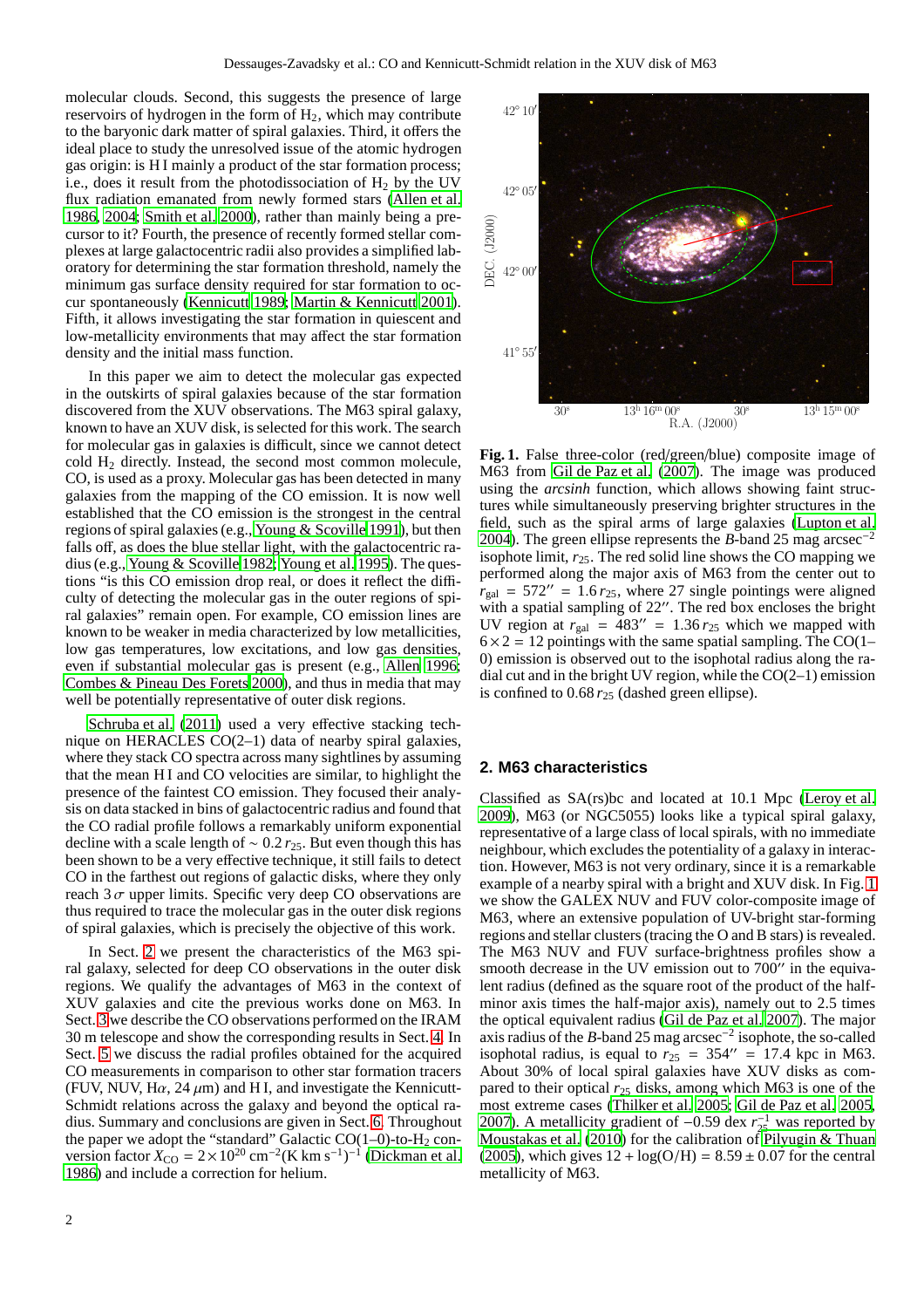**Table 1.** CO mapping along the major axis of the M63 disk

<span id="page-2-1"></span>

|                     |                |       | $CO(1-0)$        |                   |                         | $CO(2-1)$        |                   |                         |               |                    |                                    |
|---------------------|----------------|-------|------------------|-------------------|-------------------------|------------------|-------------------|-------------------------|---------------|--------------------|------------------------------------|
| $r_{\rm gal}$       | $r_{\rm gal}$  | Time  | rms <sup>a</sup> | FWHM <sup>b</sup> | $F^c$                   | $\mathrm{rms}^a$ | FWHM <sup>b</sup> | $F^c$                   | $r_{2,1}^{d}$ | $M_{\rm H_2}{}^e$  | $\Sigma_{\mathrm{H}_2}^{\qquad f}$ |
| $(^{\prime\prime})$ | $(r_{25})$     | (min) | (mK)             | $(km s^{-1})$     | $(K \text{ km s}^{-1})$ | (mK)             | $(km s^{-1})$     | $(K \text{ km s}^{-1})$ |               | $(10^6 M_{\odot})$ | $(M_{\odot} pc^2)$                 |
| $\overline{0}$      | $\overline{0}$ | 31    | 11               | 200               | $49.8 \pm 2.2$          | 16               | 192               | $39.8 \pm 3.1$          | 0.24          | $321.8 \pm 14.2$   | $125.7 \pm 5.6$                    |
| 22                  | 0.06           | 8     | 18               | 53                | $24.5 \pm 0.9$          | 28               | 27                | $12.6 \pm 0.8$          | 0.16          | $158.3 \pm 5.8$    | $61.8 \pm 2.3$                     |
| 44                  | 0.12           | 8     | 19               | 41                | $16.4 \pm 0.8$          | 33               | 21                | $9.0 \pm 0.7$           | 0.17          | $106.0 \pm 5.2$    | $41.4 \pm 2.0$                     |
| 66                  | 0.19           | 8     | 19               | 23                | $9.8 \pm 0.4$           | 32               | 16                | $4.2 \pm 0.5$           | 0.13          | $63.3 \pm 2.6$     | $24.7 \pm 1.0$                     |
| 88                  | 0.25           | 8     | 18               | 20                | $6.3 \pm 0.4$           | 32               | 20                | $3.4 \pm 0.6$           | 0.17          | $40.7 \pm 2.6$     | $15.9 \pm 1.0$                     |
| 110                 | 0.31           | 8     | 19               | 26                | $12.6 \pm 0.5$          | 30               | 21                | $8.2 \pm 0.6$           | 0.20          | $81.4 \pm 3.2$     | $31.8 \pm 1.3$                     |
| 132                 | 0.37           | 8     | 21               | 22                | $5.1 \pm 0.5$           | 35               | 20                | $2.6 \pm 0.7$           | 0.16          | $33.0 \pm 3.2$     | $12.9 \pm 1.3$                     |
| 154                 | 0.44           | 23    | 13               | 29                | $5.3 \pm 0.4$           | 22               | 39                | $2.5 \pm 0.9$ $\pm$     | 0.15          | $34.3 \pm 2.6$     | $13.4 \pm 1.0$                     |
| 176                 | 0.50           | 23    | 13               | 19                | $5.4 \pm 0.2$           | 24               | 27                | $2.8 \pm 0.6$           | 0.16          | $34.9 \pm 1.3$     | $13.6 \pm 0.5$                     |
| 198                 | 0.56           | 23    | 13               | 21                | $1.8 \pm 0.3$           | 22               | 18                | $0.82 \pm 0.40$ ‡       | 0.14          | $11.6 \pm 1.9$     | $4.5\pm0.8$                        |
| 220                 | 0.62           | 31    | 11               | 16                | $0.98 \pm 0.17$         | 11 <sup>†</sup>  | 10                | < 0.33                  | < 0.11        | $6.3 \pm 1.1$      | $2.5 \pm 0.4$                      |
| 242                 | 0.68           | 101   | 6                | 11                | $0.30 \pm 0.06$         | 8                | 6                 | $0.17 \pm 0.05$         | 0.17          | $1.9 \pm 0.4$      | $0.76 \pm 0.15$                    |
| 264                 | 0.75           | 101   | 6                | 14                | $0.45 \pm 0.08$         | $4\dagger$       | 10                | < 0.12                  | < 0.08        | $2.9 \pm 0.5$      | $1.1 \pm 0.2$                      |
| 286                 | 0.81           | 55    | 10               | 21                | $0.88 \pm 0.21$         | 9†               | 10                | < 0.27                  | < 0.10        | $5.7 \pm 1.4$      | $2.2 \pm 0.5$                      |
| 308                 | 0.87           | 47    | 11               | 14                | $0.81\pm0.15$           | $11\dagger$      | 10                | < 0.33                  | < 0.13        | $5.2 \pm 1.0$      | $2.0 \pm 0.4$                      |
| 330                 | 0.93           | 63    | $\overline{7}$   | 22                | $0.85 \pm 0.15$         | 9                | 34                | $0.38 \pm 0.31$ ‡       | 0.14          | $5.5 \pm 1.0$      | $2.1 \pm 0.4$                      |
| 352                 | 0.99           | 155   | 5                | 9                 | $0.23 \pm 0.04$         | 6                | 34                | $0.29 \pm 0.21$ ‡       | 0.38          | $1.5 \pm 0.3$      | $0.58 \pm 0.10$                    |
| 374                 | 1.06           | 109   | $4+$             | 10                | < 0.12                  | $4\dagger$       | 10                | < 0.12                  |               |                    |                                    |
| 396                 | 1.12           | 117   | 4 <sup>†</sup>   | 10                | < 0.12                  | 3 <sup>†</sup>   | 10                | ${}< 0.09$              |               |                    |                                    |
| 418                 | 1.18           | 93    | 5 <sup>†</sup>   | 10                | < 0.15                  | $5+$             | 10                | < 0.15                  |               |                    |                                    |
| $\cdots$            |                |       |                  |                   |                         |                  |                   |                         |               |                    |                                    |
| 473                 | 1.34           | 381   | $2+$             | 10                | ${}< 0.06$              | 2 <sub>1</sub>   | 10                | ${}< 0.06$              |               | < 0.39             | < 0.15                             |

Notes. The radius of the *B*-band 25 mag arcsec<sup>-2</sup> isophote, the so-called isophotal radius, is equal to *r*<sub>25</sub> = 354″ = 17.4 kpc in M63. It is often used as a reference to express the relative galactocentric radius,  $r_{\text{gal}}$ . The last separate line of the Table gives the values obtained when summing all scans at the 10 outermost pointings from 1.06  $r_{25}$  to 1.6  $r_{25}$  with no CO detection and by smoothing the resulting 3 mm and 1 mm spectra to a resolution of 9.7 km s<sup>−1</sup> and 10.4 km s<sup>−1</sup>, respectively. <sup>(*a*)</sup> Rms noises at, respectively, 3 mm and 1 mm, measured per channel of 3.2 km s<sup>−1</sup> and 1.3 km s<sup>−1</sup>. The values marked with † correspond to rms noises measured per smoothed channel of 9.7 km s<sup>−1</sup> and 10.4 km s<sup>−1</sup>, respectively. <sup>(*b*)</sup> Full widths at half maximum of, respectively, CO(1–0) and CO(2–1) lines as determined from fitting Gaussian profiles. <sup>(c)</sup> Integrated CO(1–0) and CO(2-1) line fluxes as determined from fitting Gaussian profiles. The values marked with ‡ correspond to potentially less reliable measurements, because of a CO line detection at  $2\sigma$  only. Upper limits are  $3\sigma$  and are calculated assuming a 10 km s<sup>-1</sup> line width. <sup>(*d*)</sup> CO luminosity ratios defined as  $r_{2,1} = L'_{CO(2-1)}/L'_{CO(1-0)}$ , needed to correct the lower Rayleigh-Jeans brightness temperature of the 2–1 transition relative to 1–0. We would like, however, to stress that CO(1–0) and CO(2–1) do not exactly m the CO(2–1) beam area. The CO luminosity is calculated using the formula ( $\hat{3}$ ) from [Solomon et al. \(1997](#page-11-27)). <sup>(*e*)</sup> H<sub>2</sub> masses calculated from the CO(1–0) luminosity and by adopting the "standard" Galactic CO-to-H<sub>2</sub> conversion factor,  $X_{\text{CO}} = 2 \times 10^{20} \text{ cm}^{-2}$  (K km s<sup>-1</sup>)<sup>-1</sup> [\(Dickman et al.](#page-11-22) [1986\)](#page-11-22). The applied formula is:  $M_{\text{H}_2}$  (M<sub>☉</sub>) = 4.4L'<sub>CO(1-0)</sub> (K km s<sup>-1</sup> pc<sup>2</sup>), where a factor of 1.36 is included to account for helium. <sup>(*f*)</sup> H<sub>2</sub> surface densities calculated from the integrated CO(1–0) line flux and by adopting the CO-to-H<sub>2</sub> conversion factor given under <sup>(*e*)</sup>. The applied formula is:  $\Sigma_{\text{H}_2}$  (M<sub>O</sub> pc<sup>-2</sup>) = 4.4 cos(*i*) $F_{\text{CO}(1-0)}$  (K km s<sup>-1</sup>), where *i* = 55° is the inclination of M63 [\(Leroy et al. 2008\)](#page-11-28).

The 21 cm observations of M63 also show the presence of a very large, warped gaseous disk extending out to 40 kpc in the major axis radius (e.g., [Battaglia et al. 2006](#page-11-29)). The warp starts around *r*<sup>25</sup> and is exceptionally extended and symmetric. The measured HI column densities are higher than  $10^{20}$  cm<sup>-2</sup> up to 70% of the XUV disk. These high H I column densities plus the extended UV emission, both suggest the presence of molecular gas out to large galactocentric radii. Indeed, recent studies have demonstrated that strong H I emission is on average a good tracer of regions rich in molecular gas (e.g., [Crosthwaite et al.](#page-11-30) [2002](#page-11-30); [Nieten et al. 2006\)](#page-11-31), and the extended UV emission undeniably betrays the presence of relatively young stars, hence of the molecular gas necessary for their formation.

Molecular gas was looked for in M63 in the context of the BIMA/SONG survey, the first systematic imaging survey of  $CO(1-0)$  emission from the centers and disks of nearby galaxies [\(Helfer et al. 2003](#page-11-32), see their Fig. 43). The reported highresolution CO measurements are confined to the very central area of the M63 optical disk,  $r_{\text{gal}} = 96'' = 0.3 r_{25}$  along the major axis, because of the lack of sensitivity of these data at the border of the map with a primary beam gain drop by a factor of 2. Single-dish spectra from the FCRAO Extragalactic CO Survey

[\(Young et al. 1995](#page-11-18), see their Fig. 87), despite their moderate sensitivity and low resolution, show that the CO emission extends over a larger area than mapped by BIMA/SONG, reaching a two times larger galactocentric radius, but still not extending up to the optical disk limit  $r_{25}$ . The signal measured at  $r_{\text{gal}} = 180''$  is equal to  $\sim 2$  K km s<sup>-1</sup>, which leaves room for a CO line flux decrease by a factor of 10 to 20 in the outermost XUV disk (depending on the CO line width), when aiming at signals as weak as 10 mK, or weaker, in these extreme regions. More recently, [Leroy et al. \(2009\)](#page-11-24) mapped the CO(2–1) line in M63 over the full optical disk, as part as the HERACLES survey on the IRAM 30 m telescope, and obtained reliable measurements out to  $r_{\text{gal}} = 0.68 r_{25}$ .

## <span id="page-2-0"></span>**3. Observations and data reduction**

The CO observations were performed with the IRAM 30 m millimeter-wave telescope at Pico Veleta, Spain, during a first run on September 10–17, 2007 under poor weather conditions, and during a second run on November 2, 16, and 27 and December 1, 2007 under good-to-excellent weather conditions. We used four single-pixel heterodyne receivers, simultaneously,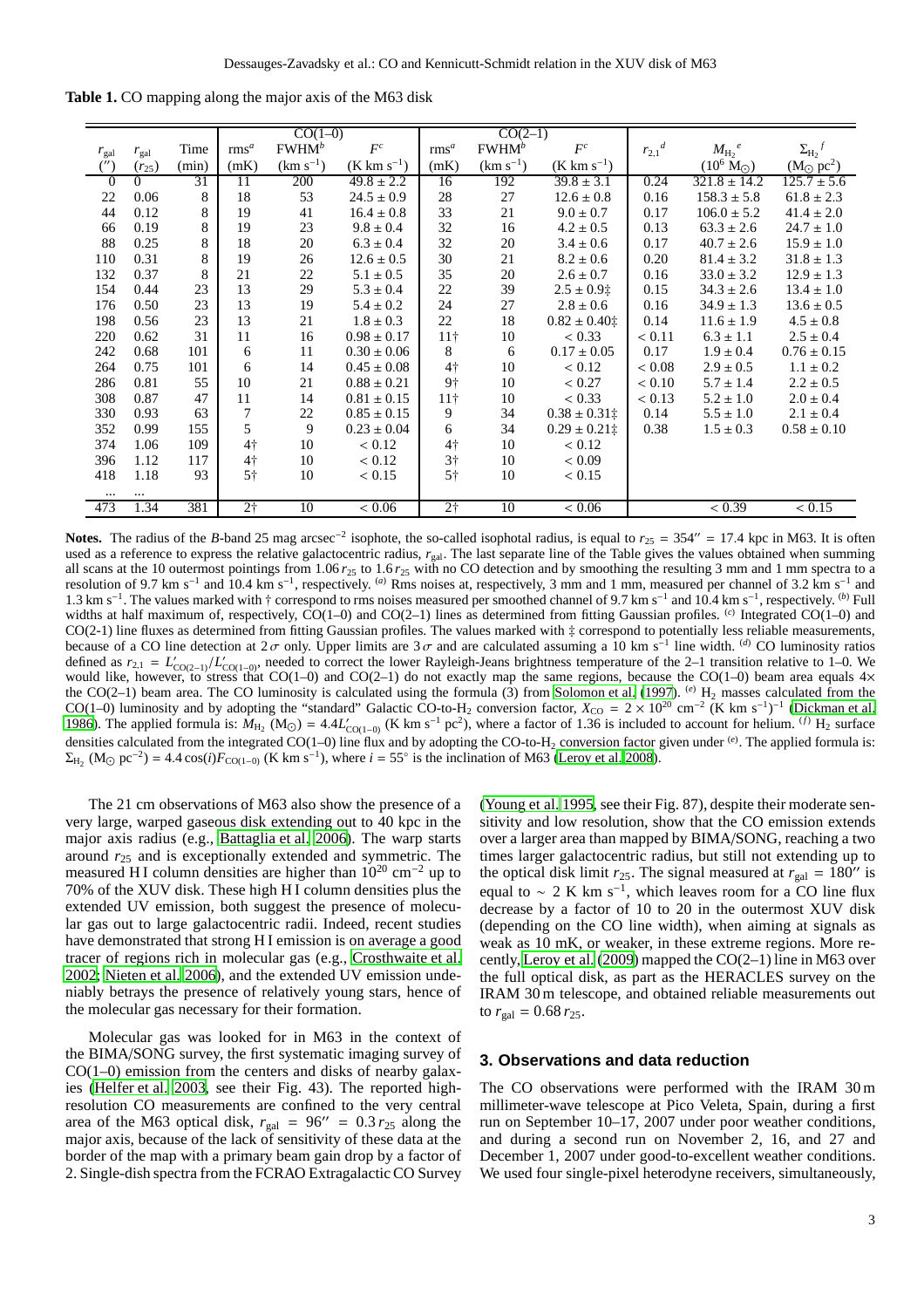**Table 2.** CO mapping over the bright UV region at  $1.36 r_{25}$ 

<span id="page-3-1"></span>

|                     |                   |       | $CO(\overline{1-0})$ |                   |                         | $CO(2-1)$        |                   |                         |               |                           |                    |
|---------------------|-------------------|-------|----------------------|-------------------|-------------------------|------------------|-------------------|-------------------------|---------------|---------------------------|--------------------|
| Offsets             |                   | Time  | rms <sup>a</sup>     | FWHM <sup>b</sup> | $F^c$                   | rms <sup>a</sup> | FWHM <sup>b</sup> | $F^c$                   | $r_{2,1}^{d}$ | $M_{\rm H2}$ <sup>e</sup> | $\Sigma_{\rm H2}$  |
| $(^{\prime\prime})$ | $^{\prime\prime}$ | (min) | (mK)                 | $(km s^{-1})$     | $(K \text{ km s}^{-1})$ | (mK)             | $(km s^{-1})$     | $(K \text{ km s}^{-1})$ |               | $(10^6 M_{\odot})$        | $(M_{\odot} pc^2)$ |
| $-66$               | $\Omega$          | 118   | 5.                   | 10                | < 0.15                  | 6                | 10                | ${}< 0.18$              |               | < 0.97                    | < 0.38             |
| $-66$               | $+22$             | 117   | 5                    | 11                | $0.14 \pm 0.06$ ‡       | 6                | 10                | < 0.18                  | < 0.39        | $0.90 \pm 0.39$           | $0.35 \pm 0.15$    |
| $-44$               | $\theta$          | 186   | 4                    | 10                | < 0.12                  | 4                | 10                | < 0.12                  |               | < 0.78                    | 0.30               |
| $-44$               | $+22$             | 164   | 4                    | 10                | < 0.12                  | 6                | 10                | < 0.18                  |               | < 0.78                    | 0.30               |
| $-22$               | $\theta$          | 171   | 4                    | 14                | $0.21 \pm 0.06$         | 5                | 10                | < 0.15                  | < 0.22        | $1.36 \pm 0.39$           | $0.53 \pm 0.15$    |
| $-22$               | $+22$             | 148   | 4                    | 10                | < 0.12                  | 6                | 10                | < 0.18                  |               | ${}< 0.78$                | < 0.30             |
| $\Omega$            | $\Omega$          | 164   | 4                    | 10                | < 0.12                  | 5                | 10                | < 0.15                  |               | < 0.78                    | < 0.30             |
| $\Omega$            | $+22$             | 148   | 5                    | 10                | < 0.15                  | 6                | 10                | < 0.18                  |               | < 0.97                    | < 0.38             |
| $+22$               | $\Omega$          | 123   | 5                    | 10                | < 0.15                  |                  | 10                | ${}< 0.21$              |               | < 0.97                    | < 0.38             |
| $+22$               | $+22$             | 116   | 5                    | 10                | < 0.15                  | 8                | 10                | < 0.24                  |               | < 0.97                    | < 0.38             |
| $+44$               | $\Omega$          | 63    |                      | 10                | ${}< 0.21$              | 9                | 10                | < 0.27                  |               | < 1.36                    | < 0.53             |
| $+44$               | $+22$             | 62    |                      | 10                | ${}< 0.21$              | 8                | 10                | < 0.24                  |               | < 1.36                    | < 0.53             |
|                     | all offsets       |       |                      | 23                | $0.11 \pm 0.02$         | $\mathfrak{D}$   | 10                | ${}< 0.06$              | < 0.17        | $0.71 \pm 0.13$           | $0.28 \pm 0.05$    |

**Notes.** The last separate line gives the values obtained when summing all scans at the 12 offset pointings. (*a*) Rms noises at, respectively, 3 mm and 1 mm, measured per channel of 3.2 km s<sup>-1</sup> and 1.3 km s<sup>-1</sup>. <sup>(*b*)</sup> Full widths at half maximum of, respectively, CO(1–0) and CO(2–1) lines as determined from fitting Gaussian profiles. <sup>(*c*)</sup> Integrated CO(1–0) and CO(2-1) line fluxes as determined from fitting Gaussian profiles. The value marked with  $\ddagger$  corresponds to a potentially less reliable measurement, because of the CO line detection at barely 3 $\sigma$ . Upper limits are 3 $\sigma$  and are calculated assuming a 10 km s<sup>-1</sup> line width. (*d*) +(*e*) +(*f*) CO luminosity ratios, H<sub>2</sub> masses, and H<sub>2</sub> surface densities, respectively, calculated using the same prescriptions as in Table [1.](#page-2-1)

two centered on the  ${}^{12}CO(1-0)$  line at 115.271 GHz, and two on the  ${}^{12}CO(2-1)$  line at 230.538 GHz. The telescope half-power beam widths at these two frequencies are 22" and 11", respectively. The data were recorded using the VESPA autocorrelator with 640 MHz bandwidth and 1.25 MHz resolution at 3 mm, and two 1 MHz filter banks (512 channels each) at 1 mm. The resulting velocity coverage at 115.271 GHz is 1665 km s<sup> $-1$ </sup> with a spectral resolution of  $3.2 \text{ km s}^{-1}$ . The corresponding values at 230.538 GHz are 666 km s<sup>-1</sup> and 1.3 km s<sup>-1</sup>.

First, we performed a CO mapping along the major axis of the M63 disk from the center of the galaxy located at (J2000)  $RA = 13h 15m 49.3s, Dec = +42°01m 45.4s$  out to the galactocentric radius  $r_{\text{gal}} = 572''$  by aligning 27 single pointings with a spatial sampling of 22′′ in the radial direction sustaining a position angle  $PA = 105^\circ$ . Second, we mapped a bright UV region in the outer regions of the M63 disk centered on (J2000)  $RA = 13h 15m 07.0s$ ,  $Dec = +42° 00m 00.0s$  and located at the galactocentric radius  $r_{\text{gal}} = 483''$  with  $6 \times 2 = 12$  pointings following the sequence from  $(-66'')$ ; 0′′) to  $(+44'')$ ;  $+22'$ <sup>'</sup>) offsets relative to the central coordinates with a 22′′ spatial sampling in the right-ascension direction and the same in the declination direction. In Fig. [1](#page-1-1) we show the false-color GALEX image of M63 on top of which the regions targeted for CO emission are plotted. Observations were performed in wobbler-switching mode with the maximum symmetrical azimuthal wobbler throw of 240′′ allowed, corresponding to 11.8 kpc in projected distance for this spiral galaxy located at a distance of 10.1 Mpc. The total onsource exposure time obtained per pointing in the M63 disk map and the UV region map is listed in Tables [1](#page-2-1) and [2](#page-3-1) (column 3), respectively. Only scans with a system temperature lower than 400 K at 3 mm were retained for analysis.

The data were reduced with the CLASS software from the GILDAS package. All the spectra obtained with the two receivers tuned on the  ${}^{12}CO(1-0)$  line and corresponding to scans at the same pointings were summed up without any smoothing. On the other hand, the spectra obtained with the two receivers tuned on the  ${}^{12}CO(2-1)$  line were first Hanning-smoothed to a resolution of 2.6 km s<sup>−</sup><sup>1</sup> , since the expected average CO line full width half maximum is approximately 10 km s<sup>-1</sup>, before being summed up when corresponding to scans at the same pointings. No baseline subtraction was performed on individual spectra before summing because we simply did a linear sum. In Tables [1](#page-2-1) and [2](#page-3-1) (columns 4 and 7), we list the achieved  $1\sigma$  rms in mK at 3 mm and 1 mm for each pointing of the M63 disk map and the UV region map, respectively<sup>[1](#page-3-2)</sup>. These rms values were obtained with a baseline subtraction of degree 0 and with windows set to  $300 - 400$  km s<sup>-1</sup>, both at 3 mm and 1 mm, as defined by the velocity positions of detected  $CO(1-0)$  and  $CO(2-1)$  $CO(2-1)$  $CO(2-1)$  lines<sup>2</sup>. At 3 mm we obtained on average rms values between 4 mK and 21 mK in the M63 disk map, while for seven pointings around the isophotal radius,  $r_{25}$ , and for all the pointings of the UV region map, we pushed the rms limit down to 4 mK to 7 mK.

# <span id="page-3-0"></span>**4. Results**

As summarized in Sect. [2,](#page-1-0) the  $CO(1-0)$  and  $CO(2-1)$  lines were previously mapped over the full optical disk of M63 in the context of various CO surveys of nearby galaxies. However, none of these observations reaches the sensitivity of our data, in particular around the isophotal radius,  $r_{25}$ , and beyond. High sensitivity can be achieved by mapping CO through individual beam pointings, which is a technique that proves to be very efficient for obtaining deep observations of specific, not extended, areas of a galaxy.

The results of our CO emission mapping of M63 along the major axis of its disk and over the bright UV region at  $r_{\text{gal}} = 1.36 r_{25}$  $r_{\text{gal}} = 1.36 r_{25}$  $r_{\text{gal}} = 1.36 r_{25}$  are presented in Tables 1 and [2,](#page-3-1) respectively. We provide the  $CO(1-0)$  and  $CO(2-1)$  line full widths half maximum, FWHM (columns 5 and 8) and the integrated  $CO(1-0)$ and CO(2–1) line fluxes (columns 6 and 9) at each pointing of

<span id="page-3-2"></span><sup>&</sup>lt;sup>1</sup> The efficiencies of the ABCD receivers on the IRAM 30 m telescope are 5.9 Jy  $K^{-1}$  at 3 mm and 7.2 Jy K<sup>−</sup><sup>1</sup> at 1 mm (see the online IRAM wiki pages at http://[www.iram.es](http://www.iram.es/IRAMES/mainWiki/Iram30mEfficiencies)/IRAMES/mainWiki/Iram30mEfficiencies).

<span id="page-3-3"></span>Except for the very few inner pointings at  $r_{\text{gal}} = 0$ , 22<sup>*''*</sup>, and 44<sup>*''*</sup>, for which a larger window was set, given the larger widths of the  $CO(1-0)$ and CO(2–1) lines.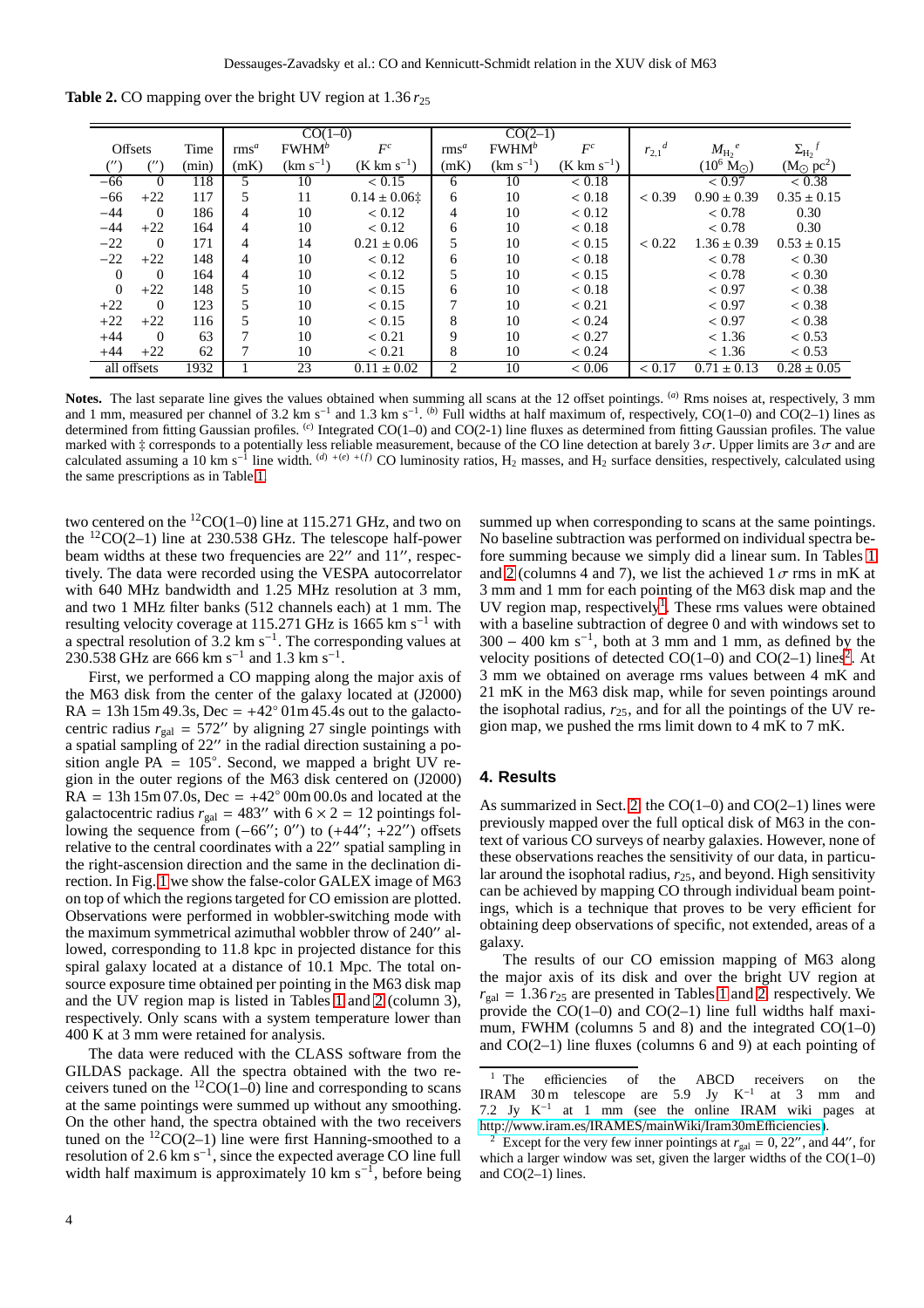

<span id="page-4-0"></span>**Fig. 2.** Mosaic of CO spectra obtained when mapping the M63 disk along its major axis from the center of the galaxy out to the isophotal radius,  $r_{25}$ . The CO(2–1) spectra (red thin line) are overplotted on the CO(1–0) spectra (black thick line). While CO(1–0) is clearly detected up to the optical radius,  $CO(2-1)$  appears to be confined to  $r_{gal} \lesssim 0.68 r_{25}$ . The bottom right hand panel shows the CO(1–0) and CO(2–1) spectra obtained when summing all scans at the ten outermost pointings from  $r_{gal} = 1.06 r_{25}$  to 1.6  $r_{25}$ and smoothed to a resolution of 9.7 km s<sup>-1</sup> and 10.4 km s<sup>-1</sup>, respectively. No CO emission is detected at these outermost pointings.

the mapping, as determined from fitting Gaussian functions to the CO profiles obtained by summing up all spectra corresponding to all scans per pointing. The  $CO(1-0)$  and  $CO(2-1)$  line FWHM are in the range from 9 km s<sup>-1</sup> to 53 km s<sup>-1</sup> and from

6 km s<sup>-1</sup> to 39 km s<sup>-1</sup>, respectively. They are greater than those expected for individual giant molecular clouds (GMCs) that have typical line widths of 10.4 km s<sup>−</sup><sup>1</sup> [\(Solomon et al. 1987\)](#page-11-33), except for a few pointings around *r*<sup>25</sup> and over the UV region. This im-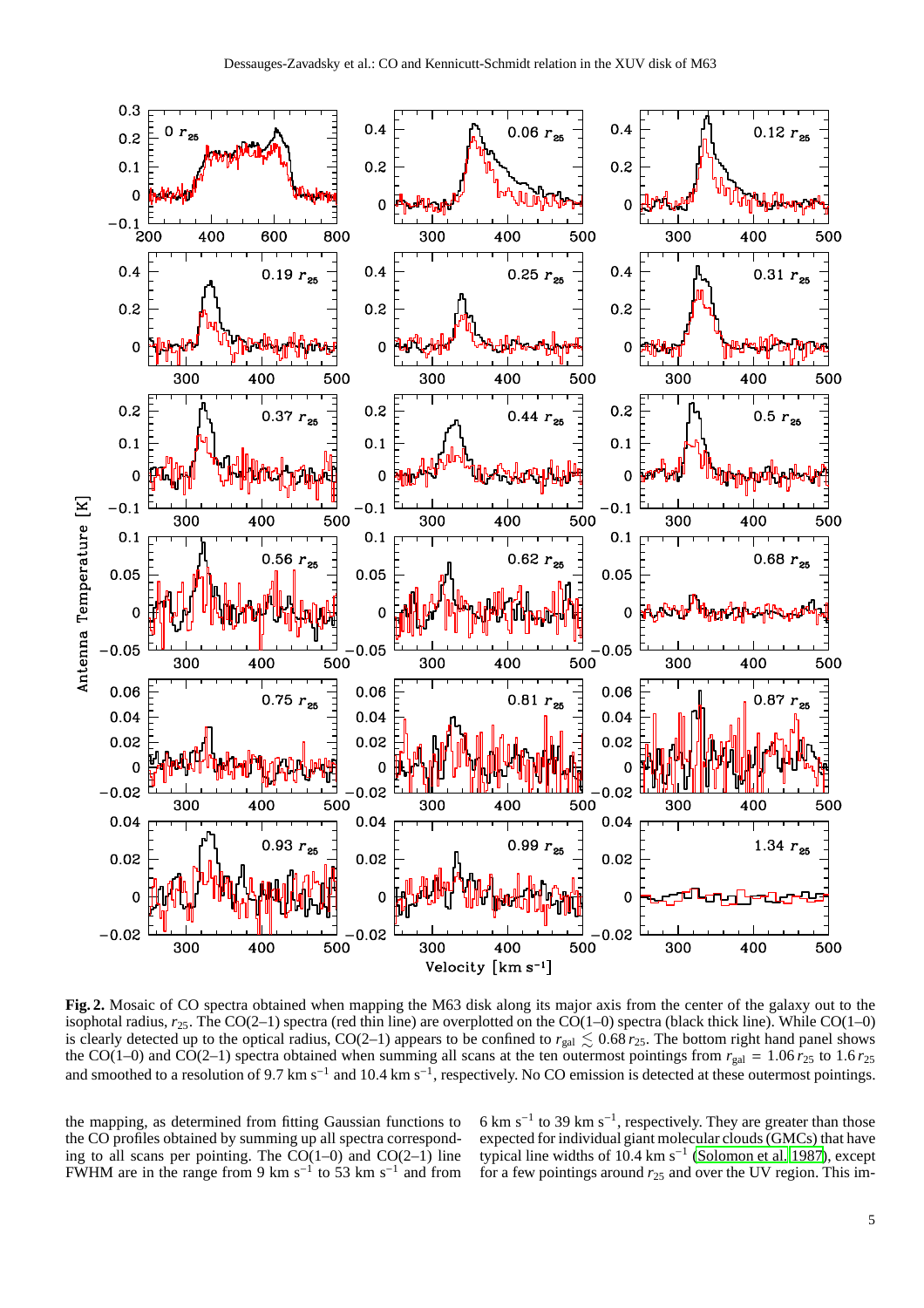

<span id="page-5-1"></span>Fig. 3. CO(1–0) spectrum obtained by summing up all spectra at the 12 pointings used to map the bright UV region at  $r_{\text{gal}} = 1.36 r_{25}$ . There is a clear CO emission detection in this region of M63 well beyond the optical radius. CO(2–1) remains undetected.

plies that mostly an ensemble of molecular clouds is emitting per beam of 1 kpc and 0.5 kpc at 3 mm and 1 mm, respectively. In Tables [1](#page-2-1) and [2](#page-3-1) we also list the molecular gas masses per pointing (column 11), as derived using the "standard" Galactic CO(1– 0)-to-H<sub>2</sub> conversion factor  $X_{\text{CO}} = 2 \times 10^{20} \text{ cm}^{-2} (\text{K km s}^{-1})^{-1}$ [\(Dickman et al. 1986\)](#page-11-22) and including a correction factor of 1.36 for helium. The inferred masses are in the range  $M_{\text{H}_2} = (0.9 - 1)$  $322 \times 10^6$  M<sub> $\odot$ </sub>. Figure [2](#page-4-0) shows the summed-up spectra of all scans *per* pointing of the M63 disk map along the major axis, while Fig. [3](#page-5-1) shows the resulting spectrum obtained by summing up all spectra of all scans at the 12 pointings used to map the external UV region.

The radial mapping (Fig. [2\)](#page-4-0) clearly shows a detection of the CO(1–0) emission out to the galactocentric radius  $r_{\text{gal}} = 352^{\prime\prime}$ , namely out to the isophotal radius  $r_{25} = 354'' = 17.4$  kpc. A severe drop in the CO flux is nevertheless observed as a function of the galactocentric radius. Beyond  $r_{25}$  and out to 1.6  $r_{25}$ , the limit of our CO search along the M63 major axis, no CO emission is detected anymore (Table [1\)](#page-2-1). Even by summing up all the spectra corresponding to all scans at the ten outermost pointings and by smoothing the resulting spectrum to a resolution of 9.7 km s<sup>−1</sup> , i.e., similar to the typical FWHM of CO(1–0) lines detected at the outermost pointings, no CO emission is observed. We do, however, derive a stringent  $3\sigma$  upper limit on the integrated CO(1–0) line flux at  $r_{\text{gal}} > r_{25}$  of  $F_{\text{CO}(1-0)} < 0.06 \text{ K km s}^{-1}$ , when assuming a line width of 10 km  $s^{-1}$ . This is equivalent to a molecular gas mass of  $M_{\text{H}_2} < 3.9 \times 10^5$  M<sub>O</sub>. On the other hand, the CO(2–1) emission is securely detected only out to  $r_{\text{gal}} = 242''$ , i.e., 0.68  $r_{25}$ , in agreement with the CO(2–1) mapping by [Leroy et al. \(2009\)](#page-11-24), while there are two very tentative detections at  $2\sigma$  at the pointings  $r_{\text{gal}} = 0.93 r_{25}$  and  $r_{25}$ (Table [1\)](#page-2-1). The  $CO(2-1)$  line thus appears to be excited over about 2/3 of the optical disk. The corresponding CO luminosity ratios,  $r_{2,1} = L'_{CO(2-1)}/L'_{CO(1-0)}$ , can be found in Table [1](#page-2-1) (column 10). They vary randomly between 0.13 and 0.24 (in the center of M63) along the galactocentric radius, without showing any radial evolution. The absence of any clear detection of the  $CO(2-1)$  line beyond  $r_{gal} = 0.68 r_{25}$  suggests that the subthermal excitation sets in around this galactocentric radius. However, this has to be considered with caution because the major axis pointings probe only a small portion of the M63 disk at each radius and the [Leroy et al. \(2009\)](#page-11-24) CO(2–1) map of the entire M63 disk

**Table 3.** Public ancillary data of M63

<span id="page-5-2"></span>

| <b>Band</b> or line | Telescope    | <b>FWHM</b> | Reference                |  |  |
|---------------------|--------------|-------------|--------------------------|--|--|
|                     |              |             |                          |  |  |
| $CO(2-1)$           | <b>IRAM</b>  | 13.4        | Leroy et al. $(2009)$    |  |  |
| <b>FUV</b>          | <b>GALEX</b> | 4.3         | Gil de Paz et al. (2007) |  |  |
| <b>NUV</b>          | <b>GALEX</b> | 5.3         | Gil de Paz et al. (2007) |  |  |
| $H\alpha$           | <b>KPNO</b>  | 0.38        | Kennicutt et al. (2008)  |  |  |
| $24 \mu m$          | Spitzer      | 6           | Dale et al. (2009)       |  |  |
| HI(21 cm)           | VI A         | 6           | Walter et al. (2008)     |  |  |

is not very deep and because there seems still to be plenty of star-forming regions at  $r_{\text{gal}} > 0.68 r_{25}$  with high enough densities (locally) to thermalize the CO(2–1) line (see Fig. [1\)](#page-1-1).

Whereas our survey for CO emission along the major axis of the M63 disk seems to indicate that the molecular gas is confined to the isophotal radius  $r_{25}$  of the galaxy, we find a convincing CO(1–0) detection in the selected bright UV region at  $r_{\text{gal}}$  = 1.36 $r_{25}$ . The sum of all spectra corresponding to all scans at the 12 pointings used to map the UV region leads to a CO(1–0) detection at 5.5  $\sigma$  with an integrated line flux  $F_{\text{CO}(1-0)} = 0.11 \pm 0.02 \text{ K km s}^{-1}$  (Fig. [3\)](#page-5-1). This corresponds to a molecular gas mass of  $M_{\text{H}_2}$  = 7.1 × 10<sup>5</sup> M<sub>O</sub>. The CO(1–0) emission appears to be maximal at the offset (−22′′; 0′′), where it is detected at  $3 - 4\sigma$  (Table [2\)](#page-3-1). The CO(2–1) emission is, on the other hand, not detected down to an integrated line flux  $F_{\text{CO}(2-1)}$  < 0.06 K km s<sup>-1</sup>, obtained when summing up all the spectra corresponding to all scans at the 12 pointings.

#### <span id="page-5-0"></span>**5. Discussion**

A few hundred nearby galaxies have been the object of intensive surveys for molecular gas (e.g., [Young & Scoville](#page-11-16) [1991;](#page-11-16) [Young et al. 1995](#page-11-18); [Helfer et al. 2003;](#page-11-32) [Leroy et al. 2009\)](#page-11-24). However, for only a very few have deep CO searches in their outer disk regions been undertaken. Here, we show the existence of molecular gas up to the isophotal radius,  $r_{25}$ , and beyond in the nearby spiral galaxy M63. This is the fourth such a detection of molecular gas in the outskirts after the spiral galaxies NGC 4414 [\(Braine & Herpin 2004](#page-11-37)), NGC 6946 [\(Braine et al.](#page-11-38) [2007\)](#page-11-38), and M33 [\(Braine et al. 2010\)](#page-11-39). To analyze the impact of our observations in the context of star formation in the outer disk of M63, we present the radial profiles of our CO observations along with complementary data of other star formation tracers (FUV, NUV, H $\alpha$ , 24  $\mu$ m) and HI, and we investigate the behavior of the Kennicutt-Schmidt relations across the galaxy and beyond *r*<sup>25</sup> in the bright UV region. Characterizing the Kennicutt-Schmidt relation in the outer disk regions, namely in environments with low metallicities, gas temperatures, excitations, and gas densities, which are all properties hostile to star formation, is our main interest.

#### <span id="page-5-3"></span>5.1. Radial profiles

To compare the CO distribution in M63 along the major axis of its disk to H I and other star formation tracers' distributions, we built comparative radial profiles of the CO, HI, FUV, NUV,  $H\alpha$ , and 24  $\mu$ m emission. Altogether they provide a complete view of the past and ongoing star formation that took or takes place in the galaxy and of the ingredients needed to sustain the star formation: molecular and atomic gas. The respective data are taken from the literature and are described in Table [3.](#page-5-2) In Fig. [4](#page-6-0) we show the multiwavelength views of the bright UV region at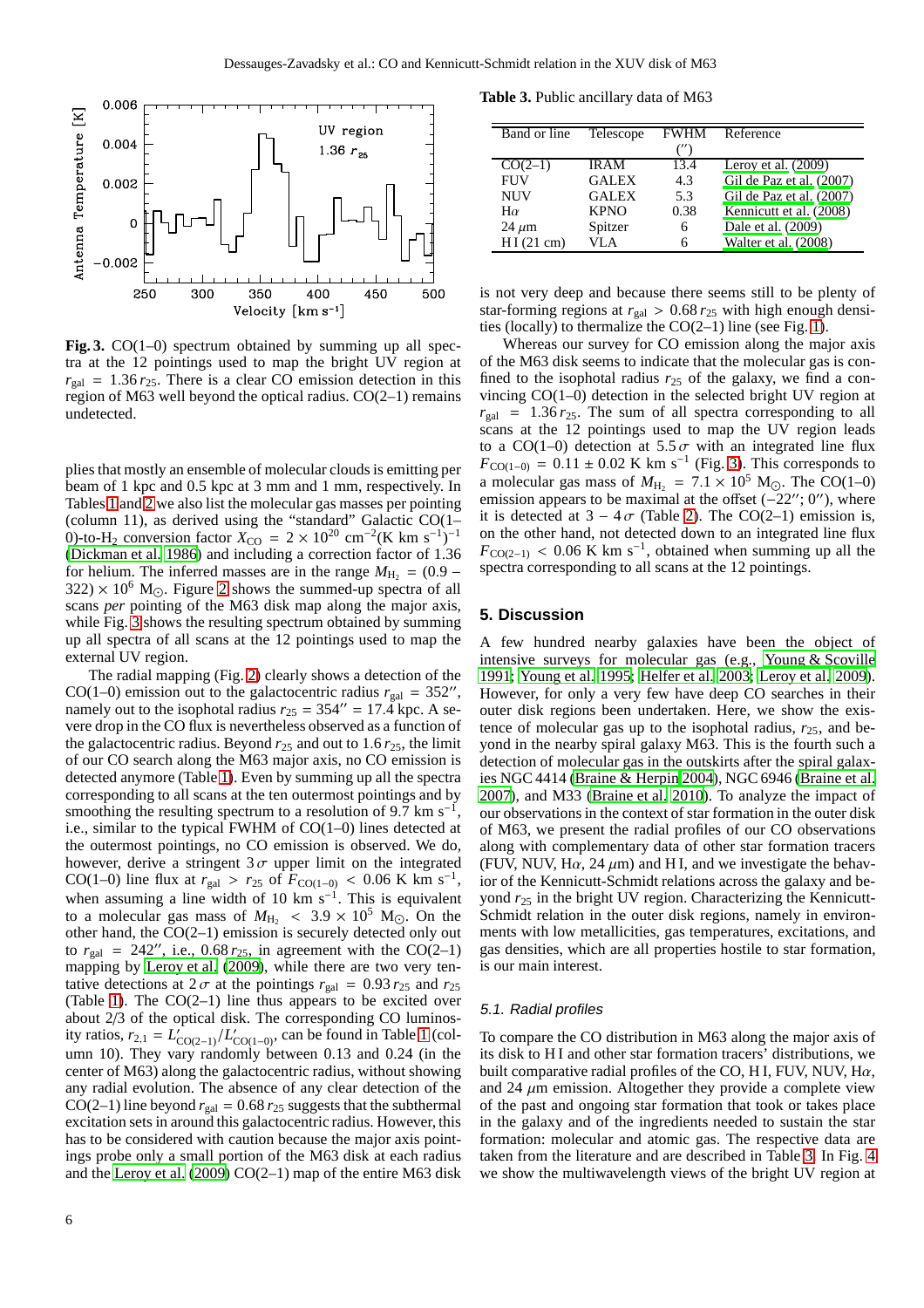

<span id="page-6-0"></span>**Fig. 4.** Multiwavelength views of the bright UV region at  $r_{gal} = 1.36 r_{25}$ , showing from left to right the NUV, 24  $\mu$ m, and H I 21 cm emission in flux units of 10<sup>-9</sup> MJy sr<sup>-1</sup>, MJy sr<sup>-1</sup>, and K km s<sup>-1</sup>, respectively, as indicated by the color bars. The circles of 22″ diameter refer to the positions of the 12 pointings used to map the  $CO(1-0)$  emission. The H $\alpha$  emission is undetected in this external region of the M63 galaxy.



<span id="page-6-2"></span>**Fig. 5.** Radial profiles of FUV, NUV, H $\alpha$ , 24  $\mu$ m, different star formation tracers, and H I taken from the literature (see Table [3\)](#page-5-2), as measured along the major axis of the M63 disk, which we compare to our  $CO(1-0)$  radial profile (red stars) and to the  $CO(2-1)$ radial profile from the HERACLES survey [\(Leroy et al. 2009\)](#page-11-24). The measured fluxes are plotted in a normalized flux scale in order to allow relative comparisons. All the star formation tracers nicely follow the spiral arm structure at  $r_{\text{gal}} \approx 130, 200$ , and probably 260′′. We observe a severe drop with the galactocentric radius for all star formation tracers, as well as for CO, such that close to the  $r_{25}$  limit (dashed line) and beyond all tracers and CO are practically absent with the exception of UV and HI. The CO emission is again detected in the external bright UV region. The measurements obtained in this UV region are shown in the dashed box at the correct galactocentric radii. The CO(1–0) and 24  $\mu$ m fluxes are multiplied by a factor of 40 and 200, respectively, to make them visible. The double data points plotted at each  $r_{\text{gal}}$  correspond to the parallel pointings used to map the UV region (see Table [2\)](#page-3-1). This external UV region has relatively high FUV and NUV emissions and is dominated by H I.

 $r_{\text{gal}} = 1.36 r_{25}$  with, from left to right, the NVU, 24  $\mu$ m, and H I 21 cm emission.

As these data were obtained with different instruments and hence at various FWHM resolutions, we first convolved all these data to the resolution of our  $CO(1-0)$  data which is equal to the half-power beam width of the IRAM 30 m telescope at 3 mm, i.e.,  $22''$ . The images were then rotated by  $20^{\circ}$  in a north-towest direction to have the major axis in the horizontal axis, and deprojected by correcting for a 55◦ inclination angle to

bring the galaxy face-on. Finally, we did aperture photometry on these processed images with apertures of 22′′ diameter using the 'qphot' task of the 'digiphot.apphot' package of IRAF<sup>[3](#page-6-1)</sup>, and we subtracted an average sky value measured away from the galaxy. The photometric measurements were performed at the 27 posi-

<span id="page-6-1"></span><sup>3</sup> IRAF is distributed by the National Optical Astronomy Observatories, which are operated by the Association of Universities for Research in Astronomy, Inc., under cooperative agreement with the National Science Foundation.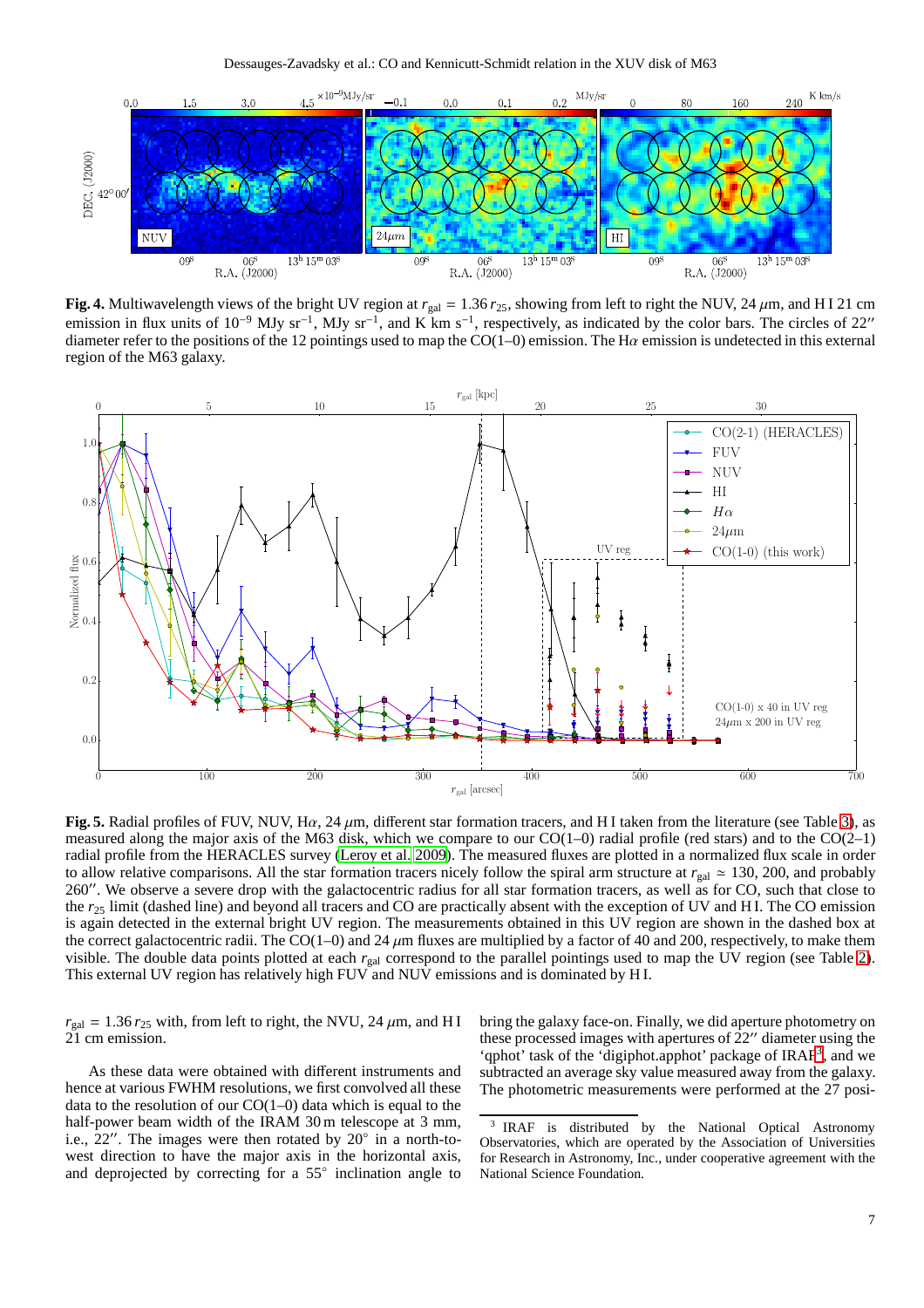

<span id="page-7-0"></span>**Fig. 6.** Radial profiles of the star formation efficiency (upper panel) and the  $H_2$ -to-HI surface density ratio (bottom panel). The SFE is defined here as the star formation rate per unit of molecular gas. The blue squares correspond to the 17 pointings used to map CO along the M63 major axis (the radial cut) out to the isophotal radius,  $r_{25}$  (dashed line), and the red circles correspond to the 8 pointings with 24  $\mu$ m emission detection used to map CO over the bright UV region at  $r_{\text{gal}} = 1.36 r_{25}$ . The double data points plotted for the UV region at each *r*gal correspond to the parallel pointings used to map this region (see Table [2\)](#page-3-1).

tions of the radial cut along the M63 major axis used for the CO radial mapping, as well as at the 12 positions used to map CO in the external bright UV region, following the same spacing and pointings exactly.

The resulting  $CO(1-0)$ ,  $CO(2-1)$ , FUV, NUV, HI, H $\alpha$ , and  $24 \mu$ m radial profiles along the M63 radial cut are shown in Fig. [5](#page-6-2) (connected data points), where the measured fluxes are plotted in a normalized flux scale to allow relative comparisons. All the profiles nicely follow the spiral structure observed at galactocentric radii  $r_{\text{gal}} \approx 130, 200$ , and probably 260″. They all show a severe drop with the galactocentric radius, except the profile of the atomic gas, which shows a completely different behavior. We observe that close to the *r*<sup>25</sup> limit, the star formation tracers and CO begin to vanish considerably, and beyond the *r*<sup>25</sup> limit, they all are practically absent with the exception of the faint UV emission. The HI emission is very strong beyond the  $r_{25}$  limit. This shows the importance of looking for molecular gas beyond the optical limit, where evidence of star formation is clearly brought by the UV emission.

While the CO emission is not detected beyond the  $r_{25}$  limit in the M63 major axis map, it is again detected in the external UV region at  $r_{gal} = 1.36 r_{25}$ . The corresponding CO(1–0) fluxes, multiplied by a factor of 40 to make them visible (showing the depth of our data), with H I and other star formation tracer fluxes as measured in the UV region, are also shown in Fig. [5.](#page-6-2) The FUV and NUV emissions are observed in all pointings over the external UV region, while the H $\alpha$  emission is undetected and a faint 24  $\mu$ m emission, whose fluxes were multiplied by a factor of 200 to make them visible, is observed in only eight pointings (see also Fig. [4\)](#page-6-0). It is interesting to point out that the FUV and NUV fluxes in the external UV region are similar to those at the pointing at  $r_{25}$ , the galactocentric limit where CO is still detected along the M63 major axis. Beyond  $r_{25}$ , the FUV and NUV fluxes decrease and get weaker than in the external UV region. This suggests a tight correlation between the UV flux, namely the intensity of star formation and the CO flux that should trace the amount of molecular gas, since the CO emission starts to be detected at a given UV flux level. If correct, the CO emission is not detected beyond  $r_{25}$  along the major axis mapping simply because the amount of CO, corresponding to the molecular gas needed to sustain the star formation that is taking place there, falls below our detection threshold. Consequently, it is likely that molecular gas is present in the outer regions of the M63 disk at least as long as the XUV is present.

The considerably larger amount of HI observed in the external UV region relative to CO leads us to speculate that H I is more likely a precursor of  $H_2$  rather than a product of photodissociation due to UV radiation. However, the situation might be more complicated in reality. The main complication we may invoke is the reliability of CO as a proxy of  $H_2$ . As discussed in Sect. [4](#page-3-0) and shown in Fig. [5,](#page-6-2) the absence of a clear  $CO(2-1)$  line detection beyond  $r_{\text{gal}} = 0.68 r_{25}$ , with a CO luminosity ratio,  $r_{2,1}$ , below ~ 0.1 (see Table [1\)](#page-2-1), may betray a decrease in the excitation temperature with the galactocentric radius. If this is the case, it may be that even if substantial  $H_2$  is present in the outer regions of the M63 disk, the CO lines may be quite weak, hence remain undetected.

In Fig. [6](#page-7-0) we plot the radial profiles of the star formation efficiency (SFE) and the  $H<sub>2</sub>$ -to-HI surface density ratio. The SFE is the star formation rate (SFR) per unit of molecular gas or the inverse of the gas depletion timescale, i.e., the time required for present-day star formation to consume the gas reservoir. It is calculated here as SFE =  $\Sigma_{\rm SFR}/\Sigma_{\rm H_2}$ . The various surface densities are computed using Eqs. [\(1\)](#page-8-0) to [\(3\)](#page-8-1). In the radial cut we only consider the pointings up to the isophotal radius,  $r_{25}$ , where we obtained convincing CO detections (17 pointings), and in the UV region we retain pointings with 24  $\mu$ m detections only (8) pointings) in order to accurately estimate the star formation rate density. We observe that the SFE, as measured over the radial cut of M63, is roughly constant as a function of the galactocentric radius out to the  $r_{25}$  limit. This is in line with the findings by [Leroy et al. \(2008](#page-11-28)), which we now extend out to the isophotal radius. Beyond  $r_{25}$ , the two SFE detections tend to show a drop in the SFE in the bright UV region, but upper limits in the other data points prevent us from drawing definitive conclusions. The  $H<sub>2</sub>$ -to-HI surface density ratio shows a smooth decrease with the galactocentric radius, such that the inner regions of the M63 disk are H<sub>2</sub>-dominated, while the regions at  $r_{\text{gal}} > 0.5 r_{25}$  end up to be HI-dominated. This transition between a "mostly-H<sub>2</sub>" and a "mostly-HI" interstellar medium (ISM) is found to be a welldefined function of local conditions according to [Leroy et al.](#page-11-28) [\(2008](#page-11-28)), occurring at characteristic galactocentric radius, stellar and gas surface densities, hydrostatic gas pressure, and orbital timescale. At the  $r_{25}$  limit and beyond, we observe a further and more severe drop of the  $H_2$ -to-HI surface density ratio. Nevertheless, the behavior of the radial profiles of the SFE and the  $H_2$ -to-HI surface density ratio may well be inverted, if the trend toward an increasing  $CO$ -to- $H<sub>2</sub>$  conversion factor with the galactocentric radius, as shown by [Sandstrom et al. \(2013,](#page-11-40) see their Fig. 7) for M63 over the radial cut out to  $r_{\text{gal}} \sim 0.7 r_{25}$ , is confirmed.

#### 5.2. Kennicutt-Schmidt relations

Our acquired CO measurements offer the opportunity to analyze the Kennicutt-Schmidt relations across the optical disk of the M63 galaxy and, in particular, close to and beyond the isopho-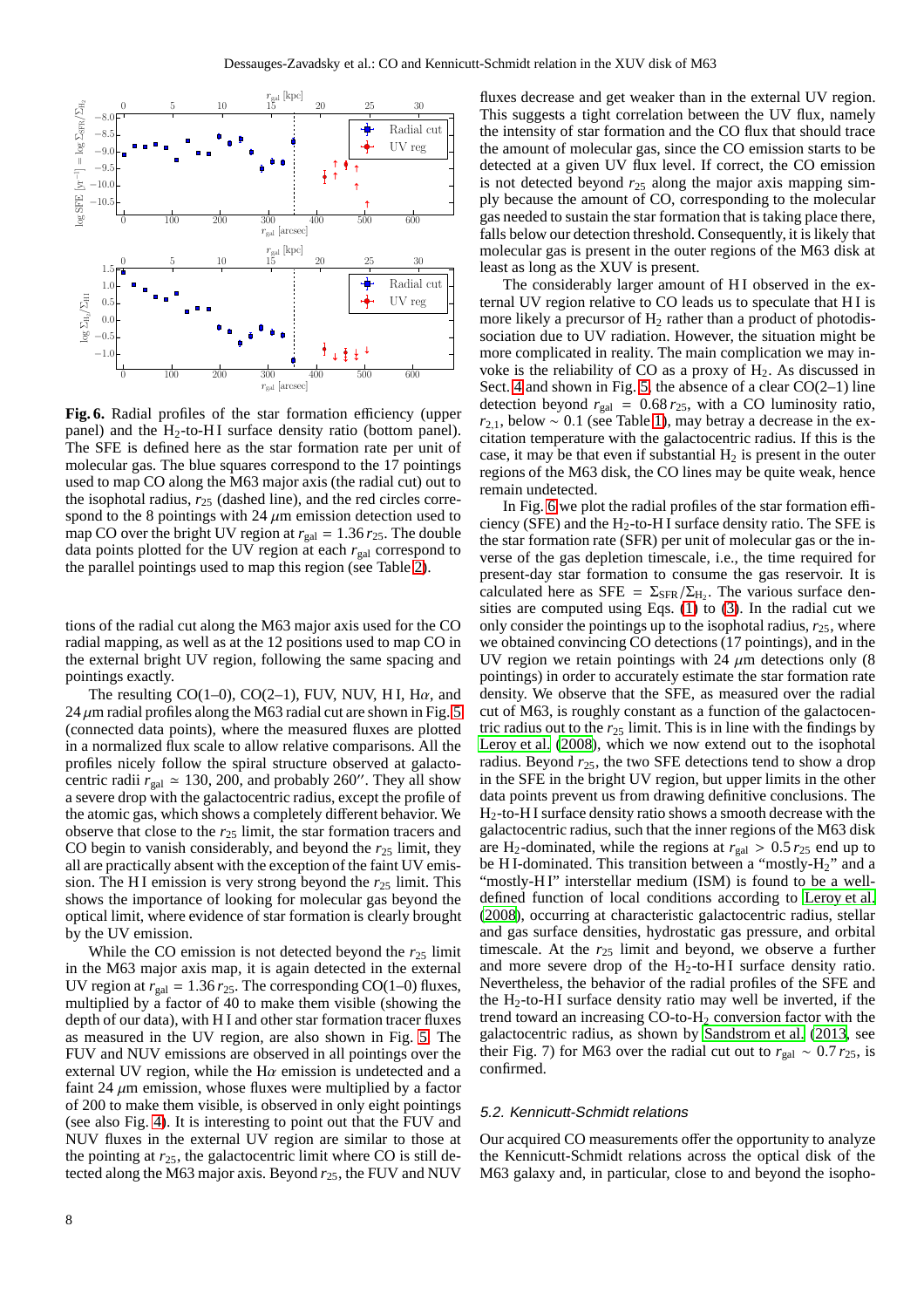|                |                            |                   | This work |                           | Bigiel et al. 2008 |          |                                 |      |      |
|----------------|----------------------------|-------------------|-----------|---------------------------|--------------------|----------|---------------------------------|------|------|
|                | Radial cut out to $r_{25}$ |                   |           | UV region at $1.36r_{25}$ |                    |          | Radial cut out to 0.68 $r_{25}$ |      |      |
|                | $\log A$                   | N                 | $\sigma$  | log A                     |                    | $\sigma$ | $\log A$                        | N    |      |
| H <sub>2</sub> |                            | $-1.93$ 1.06 0.29 |           | $0.17+$                   | 3.0+               |          | $-2.22$                         | 0.92 | 0.10 |
| $HI + H2$      | $-2.43$ 1.73               |                   | 0.31      | $-2.20$                   | 4.7                | 0.35     | $-2.63$                         | 1.58 | 0.22 |

<span id="page-8-3"></span>**Table 4.** Best-fitting bisector linear Kennicutt-Schmidt relations obtained for M63 in log space

**Notes.** The Kennicutt-Schmidt relations are best parametrized by power laws of the form  $\Sigma_{\rm SFR} = A(\Sigma_{\rm gas})^N$ , which in log space translates into linear relations. † Only indicative log *A* and *N* values, since they rely only on two data points, which makes them very uncertain.

tal radius,  $r_{25}$ . This exercise is especially of interest in the bright UV region located in the outer disk of M63 at the galactocentric radius  $r_{\text{gal}} = 1.36 r_{25}$ , whose stellar emission is solely dominated by the UV emission, so where the star formation rate, metallicity, gas temperature, excitation, and gas density are potentially lower. For this purpose, we use the photometric mea-surements obtained in Sect. [5.1](#page-5-3) for the FUV, 24  $\mu$ m, and H I data. At each pointing of the CO radial mapping and the CO mapping of the bright UV region, we compute the star formation rate surface density,  $\Sigma_{\rm SFR}$ , the atomic gas surface density,  $\Sigma_{\rm H1}$ , and the molecular gas surface density,  $\Sigma_{\rm H_2}$ . We can question how these surface densities determined over single pointings along the radial major axis cut are representative of surface densities that [Leroy et al. \(2008](#page-11-28)) obtained by performing azimuthal averages over the entire disk of M63. The comparison of the respective molecular gas surface densities as a function of the galactocentric radius is excellent. The SFR surface densities for the radial cut show an offset toward higher values, but the respective  $\Sigma_{\rm SFR}$ radial profiles are the same. Only the atomic gas surface density measurements seem to severely diverge between the radial cut and the azimuthal averages. This difference comes from the fact that the radial cut along the major axis crosses a spiral arm like structure, which is very bright in HI and covers an HI emission peak in the outer parts of the radial profile. This certainly also explains the higher  $\Sigma_{\rm SFR}$  we observe for the radial cut, where the star formation activity is slightly enhanced.

The SFR surface density is determined using the calibration from [Leroy et al. \(2008](#page-11-28)):

$$
\Sigma_{\rm SFR}(M_{\odot} \text{ yr}^{-1} \text{ kpc}^{-2}) =
$$
  
8.1 × 10<sup>-2</sup>F<sub>FUV</sub>(MJy sr<sup>-1</sup>) + 3.2 × 10<sup>-3</sup>F<sub>24µm</sub>(MJy sr<sup>-1</sup>), (1)

which includes the FUV flux to measure the unobscured star formation through the emission of O and B stars, and the  $24 \mu m$  flux that traces the obscured FUV emission that is re-emitted in the far-IR by dust grains. The atomic gas surface density is measured with the calibration of Bigiel et al.  $(2010)$ :

$$
\Sigma_{\rm H\,I}(M_{\odot}\,\mathrm{pc}^{-2}) = 0.020 F_{\rm H\,I}(K\,\mathrm{km\,s}^{-1}),\tag{2}
$$

which includes a factor of 1.36 to reflect the presence of helium. Finally, the molecular gas surface density (see Tables [1](#page-2-1) and [2\)](#page-3-1) is calculated with our integrated  $CO(1-0)$  line fluxes using the calibration of [Leroy et al. \(2008\)](#page-11-28):

<span id="page-8-1"></span>
$$
\Sigma_{\rm H_2}(M_{\odot} \,\text{pc}^{-2}) = 4.4 \cos(i) F_{\rm CO(1-0)}(\text{K km s}^{-1}),\tag{3}
$$

where the "standard" Galactic CO-to- $H_2$  conversion factor,  $X_{\text{CO}} = 2 \times 10^{20} \text{ cm}^{-2}$  (K km s<sup>-1</sup>)<sup>-1</sup> [\(Dickman et al. 1986\)](#page-11-22), as well as the factor of 1.36 to account for helium are adopted. The inclination correction by an angle  $i = 55^\circ$  is taken into account. This correction is also considered in the SFR and atomic gas surface densities when deprojecting the FUV, 24  $\mu$ m, and HI images (see Sect. [5.1\)](#page-5-3).

We compare the star formation rate surface densities with the atomic and molecular gas surface densities separately in the two top panels of Fig. [7.](#page-9-0) The two plots show that the gas surface density of M63 in its radial cut is dominated by the molecular gas, whereas the bright UV region is strongly dominated by the atomic gas, as also observed in Fig. [6](#page-7-0) (bottom panel). Interestingly, the HI surface density of the UV region is very similar to the one observed along the radial cut, in contrast to its molecular gas surface density, which is significantly lower. Finally, in the bottom panel of Fig. [7](#page-9-0) we show the star formation rate surface density as a function of the total gas surface density,  $\Sigma_{\text{H I} + \text{H}_2}$ , namely the sum of both  $\Sigma_{\text{H I}}$  and  $\Sigma_{\text{H}_2}$ .

To characterize the star formation in M63, we use the Kennicutt-Schmidt (K-S) relation that relates the SFR surface density to the gas surface density. In all plots of Fig. [7,](#page-9-0) we fit a power law of the form  $\Sigma_{\text{SFR}} = A(\Sigma_{\text{gas}})^N$ , which in log space translates into a simple linear relation. The coefficient *A* traces the absolute star formation efficiency [\(Kennicutt 1998\)](#page-11-41), and the exponent *N* relates the star formation rate to the gas density present and tells us how close the two variables are to linearity. We use the least-square bisector method, which is suitable for two independent variables [\(Isobe et al. 1990](#page-11-42)), for the fit in log space and leave log *A* and *N* as free parameters. It is important to note that for the fitting procedure alone (not the plotting), we rescaled  $\Sigma_{\rm gas}$  by a factor of 10, such that  $\Sigma_{\rm gas}/10 \ \rm M_{\odot} \ pc^{-2}$ . We made this rescaling to minimize the covariance of log *A* and  $N$  in the fit<sup>[4](#page-8-2)</sup> and to make our results comparable to those of [Bigiel et al.](#page-11-43) [\(2008\)](#page-11-43) for M63. They used the same FUV and H I data as we did, but the CO data were taken from the HERACLES CO(2–1) database [\(Leroy et al. 2009\)](#page-11-24) with a 11′′ resolution and a  $CO(2-1)/CO(1-0)$  line ratio of 0.8. Our  $CO(1-0)$  data reach much deeper sensitivity than the HERACLES CO(2–1) data, which is essential for properly characterizing the K-S relations over all the optical disk and especially beyond the *r*<sup>25</sup> limit.

<span id="page-8-0"></span>The best-fitting bisector linear relations,  $\log \Sigma_{\rm SFR} = \log A +$  $N \log \Sigma_{\text{gas}}$ , obtained independently for the K-S relation over the full radial cut out to  $r_{25}$  and the UV region in the outer disk of M63 are shown in Fig. [7.](#page-9-0) The errors we provide on log *A* and *N* are  $1\sigma$  quotes of the nearly Gaussian distributions of  $\log A$ and *N* obtained through Monte-Carlo simulations of 5000 data sets created from the original data, with random values generated within their error bars. The scatter in our fits typically are on the order of 0.3 dex. The corresponding K-S relation results are pre-sented in Table [4](#page-8-3) for both  $\Sigma_{\rm gas} = \Sigma_{\rm H_2}$  and  $\Sigma_{\rm gas} = \Sigma_{\rm H I + H_2}$ , and are compared to the respective K-S relations found by [Bigiel et al.](#page-11-43) [\(2008](#page-11-43)) over the radial cut of the M63 disk out to  $r_{\text{gal}} = 0.68 r_{25}$ only. The K-S relations obtained over the radial cut have very comparable slopes (in log space)  $N \sim 1.0$  for  $\Sigma_{\text{H}_2}$  and  $N \sim 1.6$ for  $\Sigma_{\rm H\,I+H_2}$ , with our slopes systematically slightly steeper. They

<span id="page-8-2"></span>This rescaling has no influence on the results of the exponent  $N$ , so only the coefficient *A* will need to be corrected by the factor of 10.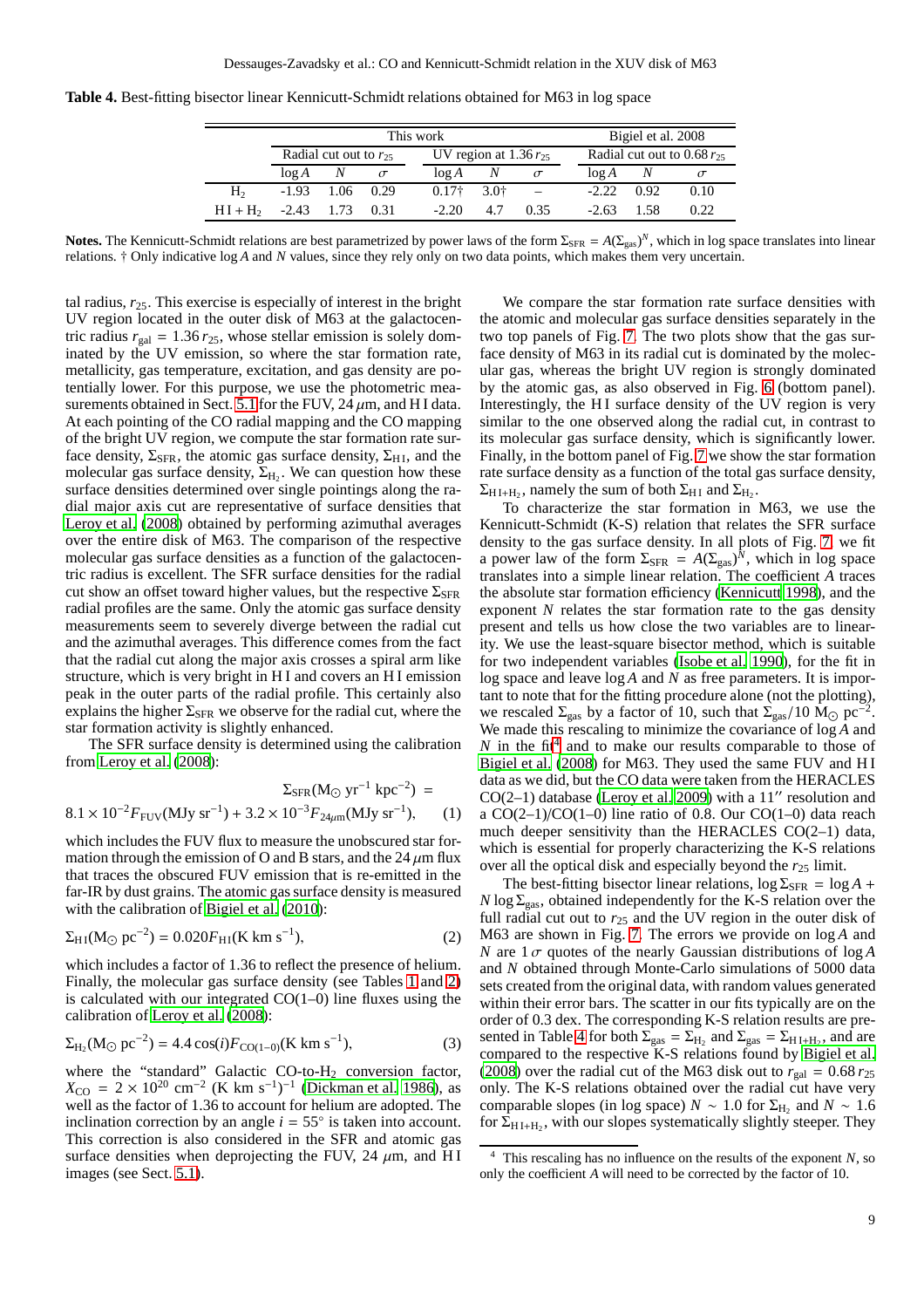

<span id="page-9-0"></span>**Fig. 7.** Kennicutt-Schmidt relations that relate the SFR surface density to the gas surface density plotted for  $\Sigma_{\rm HI}$  (top-left panel),  $\Sigma_{\rm H_2}$  (top-right panel), and  $\Sigma_{\rm H1+H_2}$  (bottom panel). The blue squares correspond to the 17 pointings used to map CO along the M63 major axis (the radial cut) out to the isophotal radius,  $r_{25}$ , and the red circles correspond to the 8 pointings with 24  $\mu$ m emission detection used to map CO over the bright UV region at  $r_{\text{gal}} = 1.36 r_{25}$ . The K-S relation is best parametrized by a power law of the form  $\Sigma_{\rm SFR} = A(\Sigma_{\rm gas})^N$ , which in log space translates into a linear relation. The best-fitting bisector linear K-S relations are derived separately for the radial cut (blue dashed-dotted lines) and for the UV region (red dashed lines). The corresponding coefficients log *A* and slopes *N* can be found in the labels of each panel. The black dotted lines represent "isochrones" of constant star formation efficiencies, indicating the level of  $\Sigma_{\rm SFR}$  needed to consume 100%, 10%, and 1% of the total amount of gas within 10<sup>8</sup> years. The vertical dashed line in the top-left panel corresponds to the  $\Sigma_{\rm HI} \sim 9 \,{\rm M}_\odot \,{\rm pc}^{-2}$  threshold at which the atomic gas saturates [\(Bigiel et al.](#page-11-43) [2008](#page-11-43)).

also have comparable coefficients  $\log A \sim -2.0$  for  $\Sigma_{H_2}$  and  $\log A \sim -2.5$  for  $\Sigma_{H_1+H_2}$ , with our coefficients systematically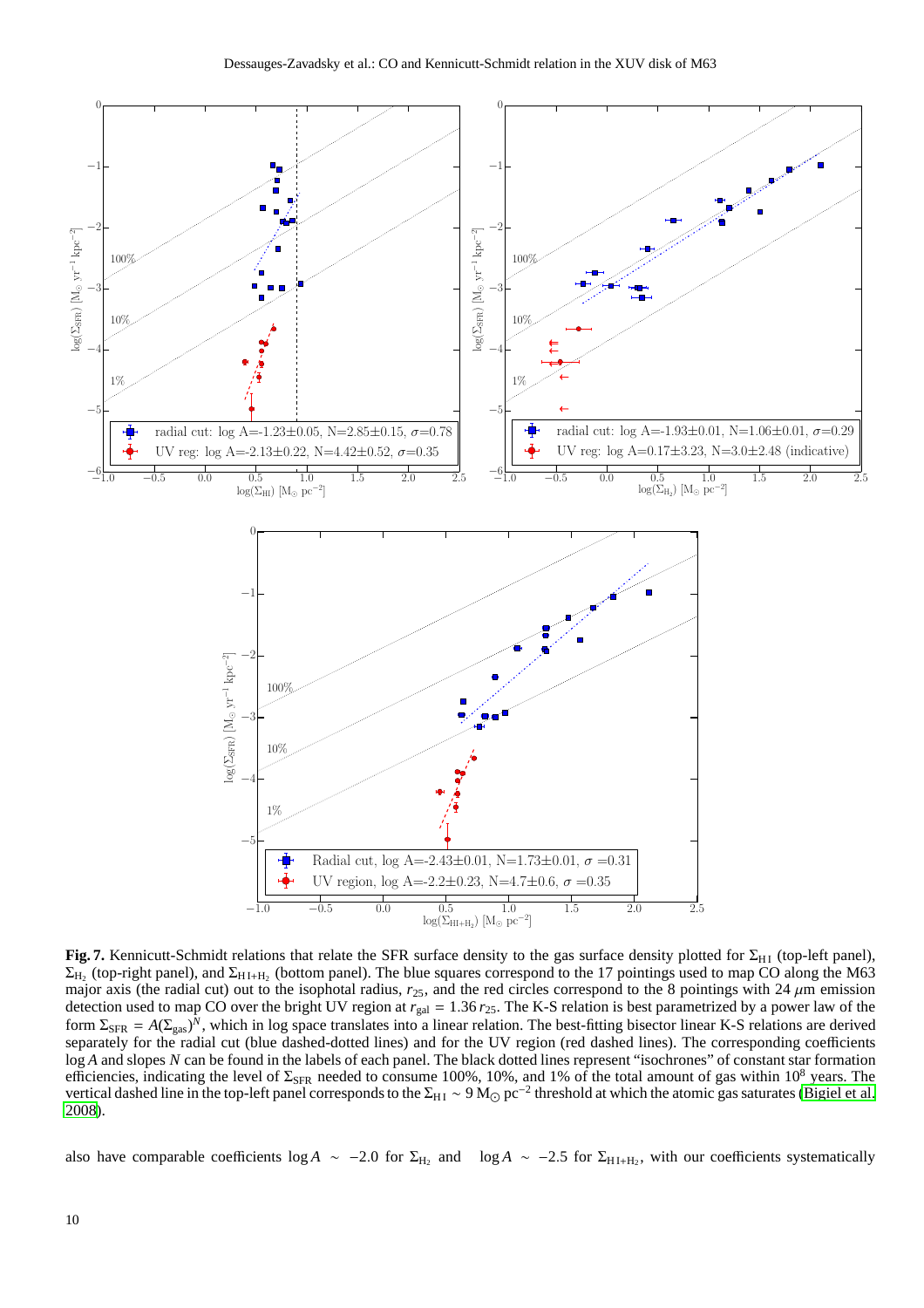smaller by about  $0.2 - 0.3$  dex, but still within the fit scatter. The one-to-one linearity of the K-S relation between the SFR surface density and the molecular gas surface density is really solid, meaning that the gas is being consumed at a nearly constant rate, as expected for  $\Sigma_{\text{H}_2}$ .

When comparing these results to the K-S relations of the UV region in the outer disk of M63 at the galactocentric radius  $r_{\text{gal}} = 1.36 r_{25}$ , we note that they are significantly different. The slope  $N = 4.7$  (in log space) of the K-S relation for  $\Sigma_{\text{H I} + \text{H}_2}$  is considerably steeper in the external UV region. A similar trend is observed for  $\Sigma_{\rm H_2}$ . It is true that this relies on two data points, but if we trust our  $3\sigma$  upper limits on  $\Sigma_{\rm H_2}$ , we can hardly expect to reconcile these external UV region measurements with the K-S relations observed over the radial cut, more especially as the derived star formation rate surface densities are very reliable. It is very likely that the CO-to-H<sup>2</sup> conversion factor adopted over the external UV region is underestimated, given the low metallicity expected in the outskirts of M63 as supported by the metallicity gradient inferred in M63 (see Sect. [2\)](#page-1-0) and the observed trend for an increase in  $X_{\text{CO}}$  with decreasing metallicity [\(Sandstrom et al.](#page-11-40) [2013](#page-11-40); [Bolatto et al. 2013](#page-11-44)). While this may induce a shift in the external UV region data points toward higher gas surface densities, the slopes of the K-S relations for  $\Sigma_{\rm H I+H_2}$  and  $\Sigma_{\rm H_2}$  will remain unchanged, unless there is a significant  $X_{\text{CO}}$  gradient over the external UV region. As a result, a broken K-S power law between the inner and outer regions of the M63 disk seems to robustly emerge. It suggests that the regime of star formation drastically changes beyond the isophotal radius, *r*25. Indeed, the exponents *N* observed for the K-S relations in the external UV region show a nonlinear SFR regime, in clear contrast to the quasi-linear SFR regime in the inner regions of the disk. What triggers the "quenching" of star formation in the outer regions of the M63 disk and, consequently, the severe deviation from the commonly accepted star formation relation as traced by the K-S relations observed along the radial cut of M63? We can invoke the flaring of the outer gas layers or, more speculative, the possible presence of high turbulence providing support against gravitational collapse as suggested by [Longmore et al. \(2013](#page-11-45)).

To better appreciate the change in the star formation regime between the inner and outer regions of the M63 disk, in Fig. [7](#page-9-0) we also plot "isochrones" of constant star formation efficiencies, indicating the levels of  $\Sigma_{\rm SFR}$  needed to consume 100%, 10%, and 1% of the total amount of gas (corrected by a factor of 1.36 to account for helium) within  $10^8$  years. These isochrones can also be interpreted as constant gas depletion timescales (i.e., the time needed to consume the total amount of gas) of  $10^8$  yr,  $10^9$  yr, and  $10^{10}$  yr from top to bottom. We can see that when the total gas is considered  $(H I + H<sub>2</sub>)$ , the SFE settles the gas consumption within  $10^8$  years to 1% to 10% for the radial cut of M63, whereas the external UV region has a much lower SFE with less than 1% of the gas converted into stars within  $10<sup>8</sup>$  years. The drop in the star formation efficiency beyond the isophotal radius, *r*25, can also be appreciated in Fig. [6](#page-7-0) (upper panel). The SFE could even be lower in the external UV region, since the CO-to- $H_2$  conversion factor may, in reality, be up to 100 times more (in the extreme case) than the "Galactic" value [\(Bolatto et al. 2013](#page-11-44)) and so are the computed  $\Sigma_{\rm H_2}$  values, depending on the metallicity of the external UV region, which may well be as low as 10% to 20% of the local Galactic ISM<sup>[5](#page-10-1)</sup>. Consequently, the star formation still occurs in the outer regions of the M63 disk, but at very low efficiency, significantly lower than in the inner regions of the disk.

# <span id="page-10-0"></span>**6. Summary and conclusions**

Deep  $CO(1-0)$  and  $CO(2-1)$  observations obtained on the IRAM 30 m telescope of the M63 spiral galaxy characterized by an XUV disk extending out to 2.5 times the optical equivalent radius were presented. We performed both a CO mapping along the major axis of the M63 disk from the center out to the galactocentric radius  $r_{\text{gal}} = 572'' = 1.6 r_{25}$  and over a bright UV region in the outer disk of M63 at the galactocentric radius  $r_{\text{gal}} = 1.36 r_{25}$ . Our objective was to search for CO emission and hence for molecular gas in the outer regions of the M63 disk beyond the optical radius, where evidence of star formation is brought by both the extended UV emission and high H I column densities observed in these regions. We highlighted the importance of a CO detection in regions far away from the center of the galaxy, where the metallicity, gas temperature, excitation, and gas density are supposed to be lower and where stars have more difficulty to form. To complement our CO observations, we used FUV, NUV, H $\alpha$ , 24  $\mu$ m, and H I data from the literature. This allowed us to investigate the Kennicutt-Schmidt relations across the galaxy and beyond the isophotal radius, *r*25, in the bright UV region. Our main results are as follows.

- 1. The CO(1–0) emission is clearly detected along the major axis of the M63 disk out to the isophotal radius, *r*25, but not beyond. However, the CO(1–0) is again detected in the bright UV region in the outer disk of M63 at  $r_{\text{gal}} = 1.36 r_{25}$ . This is the fourth molecular gas detection in the outskirts of nearby spiral galaxies. The CO(2–1) emission is, on the other hand, confined to  $r_{\text{gal}} = 0.68 r_{25}$  and thus suggests subthermal excitation in the outer regions of the M63 disk.
- 2. The radial profiles of the CO emission and other star formation tracers (Fig. [5\)](#page-6-2) show a severe drop with the galactocentric radius, in contrast to the atomic gas. Close to the *r*<sup>25</sup> limit, CO and the star formation tracers begin to vanish considerably, and beyond  $r_{25}$ , they all are practically absent with the exception of the faint UV emission and H I. The UV region at  $r_{\text{gal}} = 1.36 r_{25}$ , in which the CO emission is detected, is characterized by FUV and NUV emission fluxes similar to the fluxes observed at *r*25, but stronger than the fluxes observed at  $r_{\text{gal}} > r_{25}$  along the M63 major axis. This probably reflects a tight correlation between the CO and UV fluxes, namely between the intensity of star formation and the amount of molecular gas, so it strongly suggests that the absence of CO detection at  $r_{\text{gal}} > r_{25}$ , where the XUV is weaker, is simply the result of the CO detection threshold that is still too high.
- 3. The external UV region is characterized by a very high H I flux with respect to the measured CO flux. This leads us to speculate that HI is more likely the precursor of  $H_2$  rather than the product of UV photodissociation, since it seems to dominate in quantity. This is, however, true as long as substantial  $H_2$  is not hidden in the outer disk regions of M63, which may be the case as we observe hints for an excitation temperature decrease at large galactocentric radii, which may lead to very weak CO lines.
- 4. With the integrated CO line flux measurements and the complementary data from the literature, we derive SFR, H I, and  $H<sub>2</sub>$  surface densities all along the major axis of the M63 disk and in the external UV region. We observe that the gas surface density along the radial cut is dominated by the

<span id="page-10-1"></span><sup>5</sup> When extrapolating the metallicity gradient determined for M63 (see Sect. [2\)](#page-1-0), we get a metallicity of 20% of the local Galactic ISM at  $r_{\text{gal}} = 1.36 r_{25}$ , the galactocentric radius of the bright UV region.